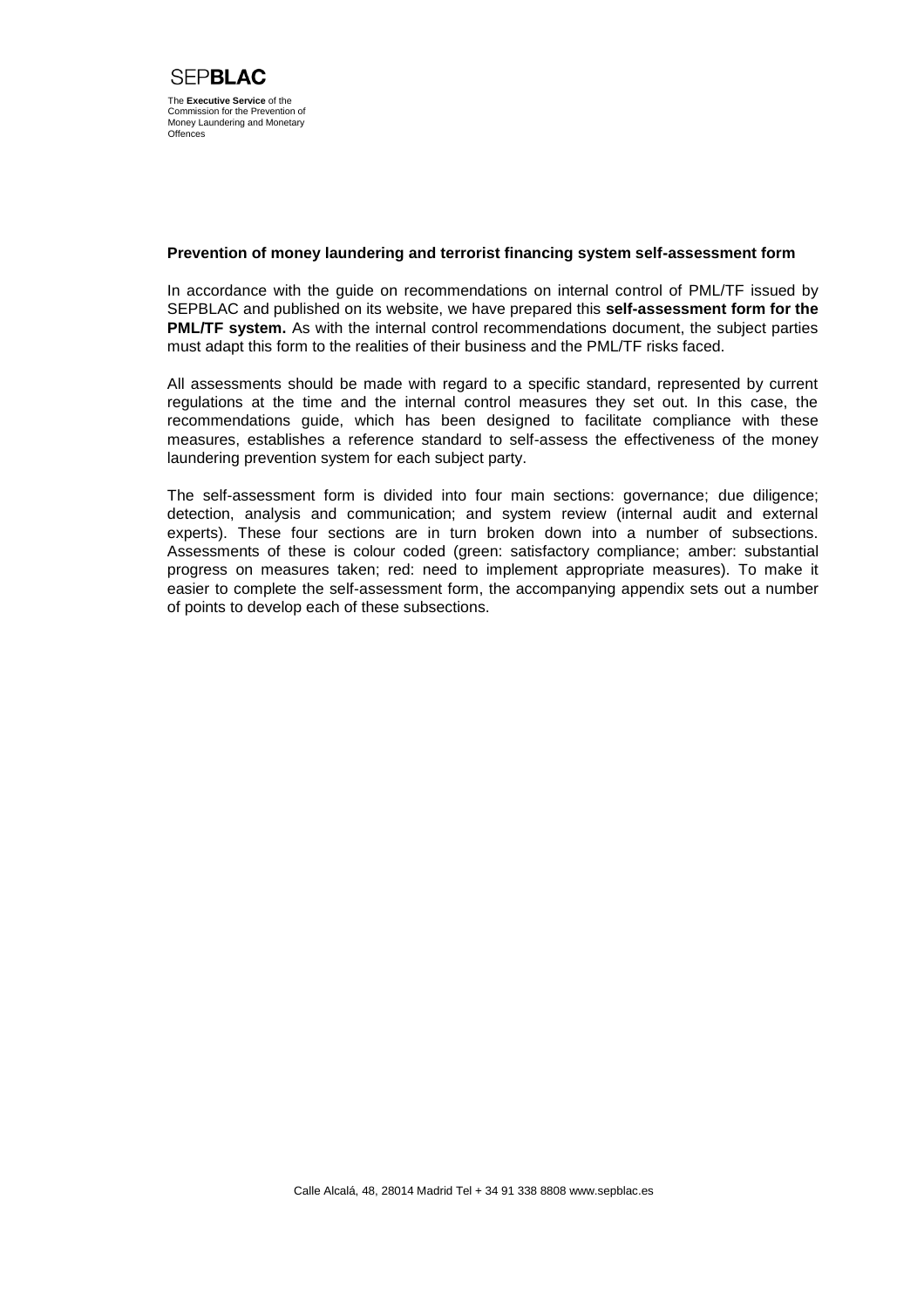Prevention of money laundering and terrorist financing self assessment form

|                                             |                                                                                     | Assessments * |
|---------------------------------------------|-------------------------------------------------------------------------------------|---------------|
|                                             |                                                                                     | 2012          |
| Governance                                  | Involvement of senior management: information provided and<br>frequency             |               |
|                                             | Composition of the OCI (Internal Control Body): representation and<br>functionality |               |
|                                             | Prevention unit: Structure and functions                                            |               |
| Due<br>diligence                            | Customer acceptance policy                                                          |               |
|                                             | Customer segmentation and additional measures                                       |               |
|                                             | Identification: real beneficiary                                                    |               |
|                                             | Knowledge: activity, source of funds                                                |               |
|                                             | Document archiving: digitalisation                                                  |               |
| Detection,<br>Analysis and<br>Communication | Functionality of the detection tool                                                 |               |
|                                             | Alert management                                                                    |               |
|                                             | Internal employee communication                                                     |               |
|                                             | Special analysis process                                                            |               |
| <b>Reviews</b>                              | Internal audit                                                                      |               |
|                                             | <b>External expert</b>                                                              |               |

Assessments:

| S |
|---|
| S |
| N |

Satisfactory compliance: no need for significant additional measures Substantial progress in implementing measures taken

leed to implement appropriate improvements

\* Note: the assessments shown in the form are for illustration purposes only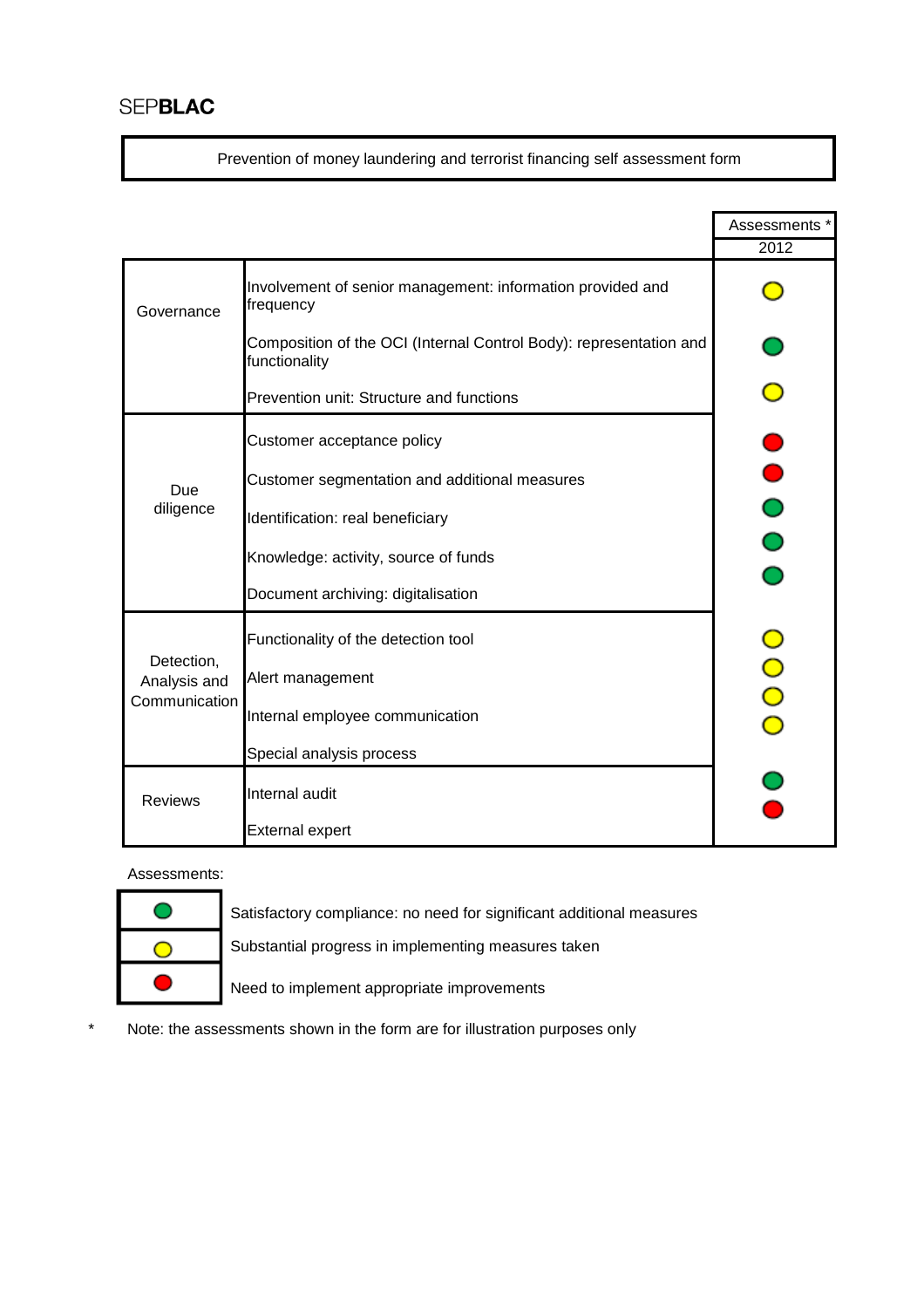4.04.2013

## Issues to consider when filling in the PML/TF prevention system self-assessment form

## 1. GOVERNANCE

- **a. Involvement of senior management (Board or Board Committees): information provided and frequency.**
	- Information and/or documentation for the entity's senior management on PML/TF issues. The frequency with which senior management is informed of such issues
	- Senior management attendance at PML/TF training courses. Decisions taken by senior management

## **b. Composition of the OCI (Internal Control Body): representation and functionality.**

- Areas represented in the OCI
- Frequency of meetings
- Meeting dynamics, attendance of technical staff, information addressed, agility in decision making
- Delegation of functions to the unit or other subcommittee

#### **c. Prevention unit: structure and functions**

- Assessment of the adequacy of the Prevention Unit's human resources in the context of the functions assigned to it, and those delegated by the OCI if any
- The degree of autonomy for performing its functions with agility

## 2. DUE DILIGENCE

#### **a. Customer acceptance policy**

 Adequate controls for detecting persons or entities whose approval is not permitted; process for consulting internal and international lists

#### **b. Customer segmentation and additional measures**

- Definition and application of customer segmentation based on risk and characteristics
- Performance of the IT tool assigning risk levels to the customer based on the data obtained when establishing the business relationship. Back-feeding customer transactions into the system
- Progressive additional measures (authorisations, additional documentation required, etc.) based on risk level assigned to the customer

#### **c. Identification**

- General automatic identification controls
- Procedures to ensure that the real beneficiaries are correctly identified in all transactions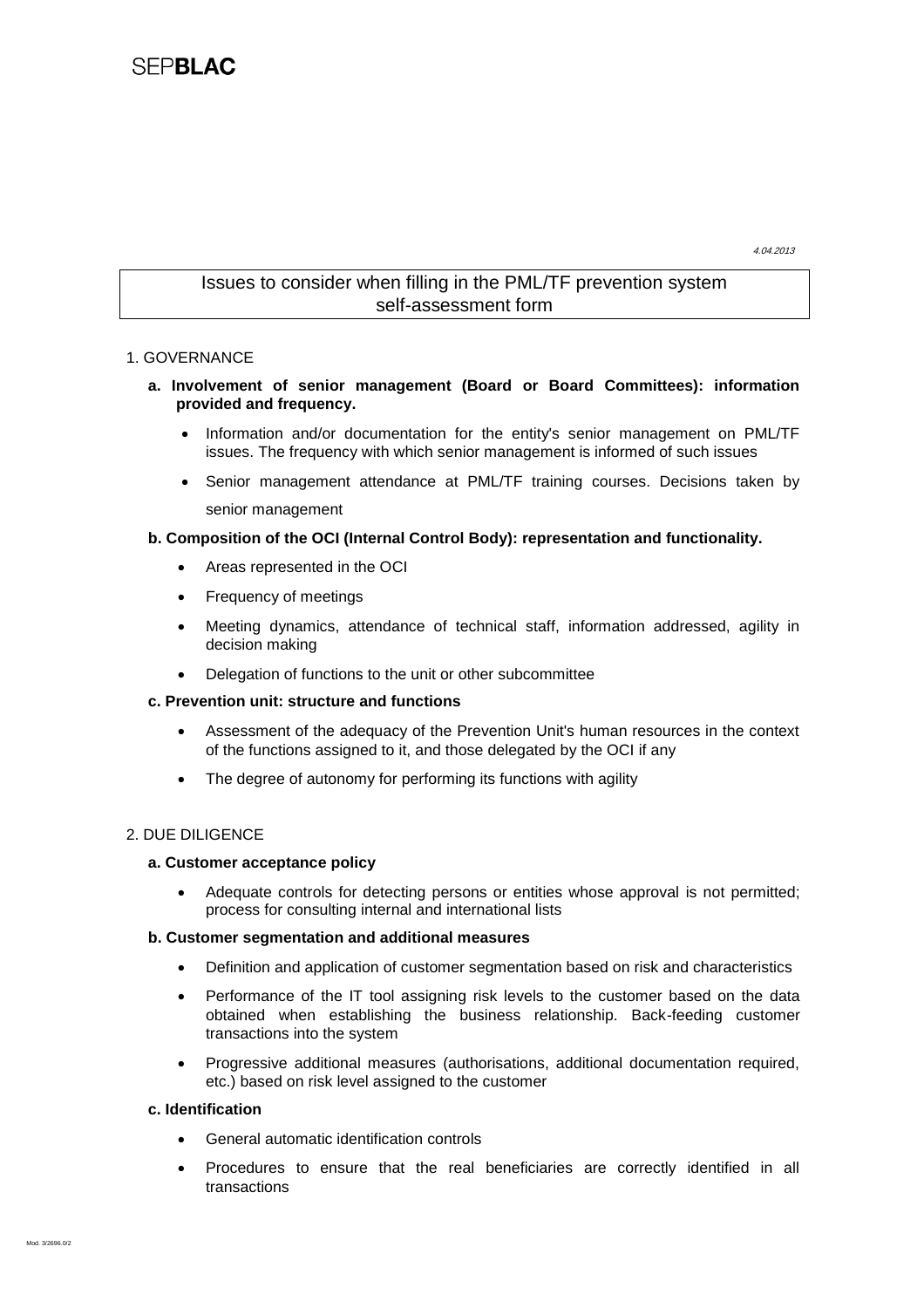# **SFPBLAC**

#### **d. Knowledge: source of funds**

- Content of KYC files
- Procedures for verifying sources of funds
- Automatic documentation controls on activity based on risk levels
- **Effectiveness of abstention from execution**

#### **e. Document archiving: digitalisation**

• Document digitalisation system

## 3. DETECTION, ANALYSIS AND COMMUNICATION

#### **a. Functionality of the detection tool**

- Risk transactions defined in the tool. Inclusion of all the entity's business areas
- Consideration of risk profile assigned to the customer for purposes of checking fit with customer transactions
- Changes to customer's usual behaviour

#### **b. Tool alert management**

- Generation of alerts: frequency and response periods
- Performance of the alert management process: participation of prevention unit, branches and other departments. Checks required
- Exceptions for recurrent transactions. Authorisations required, duration

#### **c. Internal employee communications**

- Performance of internal communication system for suspicious transactions
- Relevance of communications by employees. Percentage of transactions finally reported to the Executive Service
- Assessment of the weight of employee communications compared to all of the entity's communications to the Executive Service
- Inclusion of case studies in prevention training

#### **d. Special analysis process.**

- Definition of transactions subject to special analysis. Statistics
- Performance of decision-making process for special analysis of transactions. Period
- Special operations database: periodic reports
- Definition and percentage of transactions in ongoing monitoring
- Documentation of special analysis process. Reasons for decision not to communicate transactions